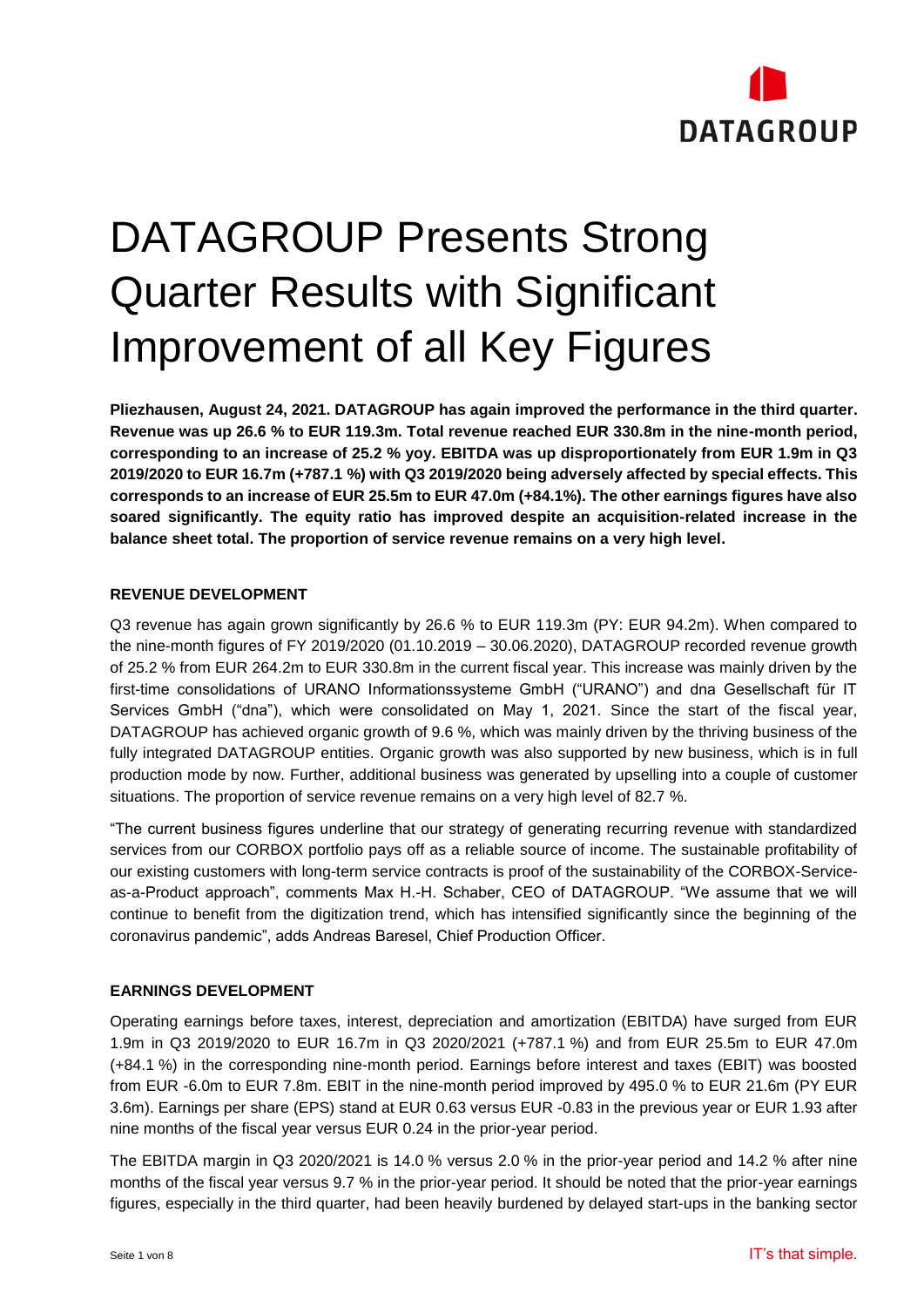

as well as the coronavirus pandemic. To this end, provisions had been set up on June 30, 2020, in the total amount of EUR 12.0m which were offset by other operating income due to a negative difference from the purchase price allocation (badwill) of some EUR 10m from the acquisition of Portavis. Importantly, no provisions were released in Q3, so that the presented Q3 result can be considered fully operational. "After the losses in earnings in the last year in connection with the start-ups of new customers at DATAGROUP Financial IT Services, we deliver a strong margin again which underlines the company's sustainable earnings power. I am very confident that we will exceed the full-year revenue of EUR 440m which we had guided for as well as the expected EBITDA of EUR 61m", CEO Max H.-H. Schaber comments the earnings development.

#### **BALANCE-SHEET DEVELOPMENT**

The acquisitions of URANO and dna have increased the balance sheet total from EUR 386.1m on June 30, 2020 to EUR 431.8m on the current reporting date. Still, the equity ratio has improved slightly from 18.3 % to 19.8 %. Despite investments to the tune of EUR 35m in the context of the two company transactions above, financial resources stood at EUR 50.0m on June 30, 2021 versus EUR 66.10m on June 30, 2020.

URANO Informationssysteme GmbH and dna Gesellschaft für IT Services GmbH have been included in the consolidated financial statements for the first time as per May 1, 2021. The purchase price allocations drawn up for this purpose have not been conclusively processed and reviewed yet and should be considered provisional. The acquired assets and liabilities were subject to a preliminary assessment.

#### **CASH FLOW**

The development of the operating cash flows (OPEX) was particularly satisfying. They were up 199.0 % from EUR 13.6m to EUR 40.7m, primarily driven by the substantial increase of the operating income. CAPEX was significantly reduced: Investments in property, plant and equipment and intangible assets amounted to EUR 5.6m in the first nine months of FY 2020/2021 after EUR 14.9m in the comparable period a year before, but we expect to see a catch-up effect in Q4.

#### **FURTHER ACQUISITIONS ROUND OFF THE PORTFOLIO**

URANO and dna, the new companies consolidated as of May 1, 2021, round off the nationwide footprint and our service portfolio. The integration of the companies is well underway, and we expect them to make significant contributions in sales and earnings both in the further course of this year but also in the next fiscal years.

#### **ANALYST MEETING**

Chief Executive Officer Max H.-H. Schaber will explain the figures of the first three quarters in an online conference today at 10.00 am CET. All interested investors, analysts, and journalists are cordially invited to participate.

You can register for the event under the following link:

https://attendee.gotowebinar.com/register/434819881200663821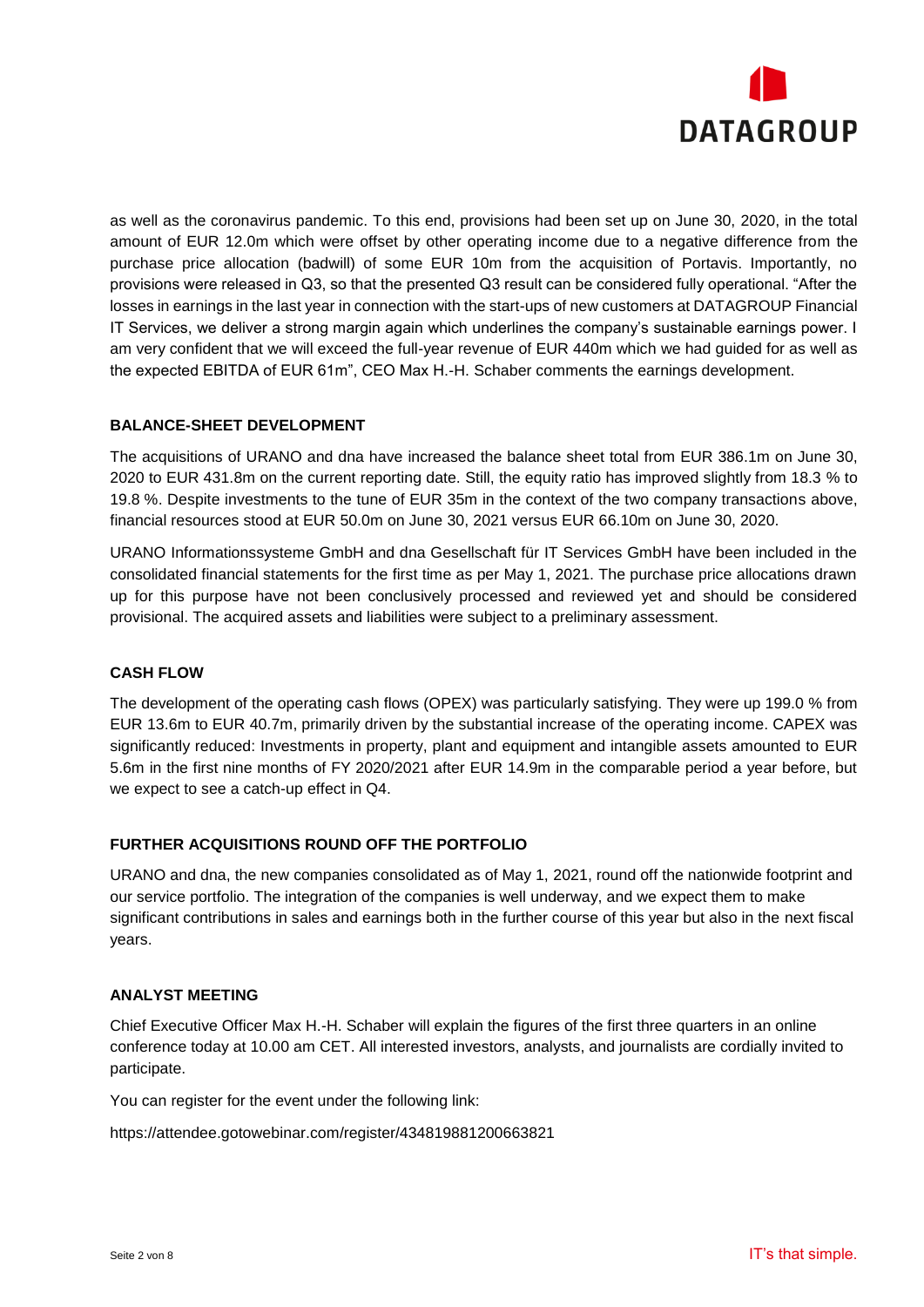

#### **FINANCIAL CALENDAR**

- **01.-03.09.21** HAIB Stock Picker Summit, Stockholm
- **06.-07.09.21** Equity Forum Spring Conference
- **20.-22.09.21** Berenberg German Corporate Conference
- **12.-13.10.21** CF&B Paris Conference
- **18.-19.11.21** Warburg Meet-the-future, Berlin
- **23.11.21** Publication of Preliminary Results for FY 20/2021
- **07.12.21** Berenberg European Conference

#### **CONTACT FOR FURTHER INFORMATION**

DATAGROUP SE Claudia Erning Wilhelm-Schickard-Str. 7 72124 Pliezhausen

T +49 7127 970-015 F +49 7127 970-033 [claudia.erning@datagroup.de](mailto:claudia.erning@datagroup.de)

#### **ABOUT DATAGROUP**

DATAGROUP is one of the leading German IT service companies. Around 3,500 employees at locations across Germany design, implement, and operate IT infrastructures and business applications such as SAP. With its CORBOX product, DATAGROUP is a full-service provider, supporting global IT workplaces for medium and large enterprises as well as public authorities. The company is growing organically and through acquisitions. The acquisitions strategy is particularly noted for its optimal integration of new companies. DATAGROUP is actively participating in the IT service market's consolidation process with its "buy and turn around" and its "buy and build" strategy.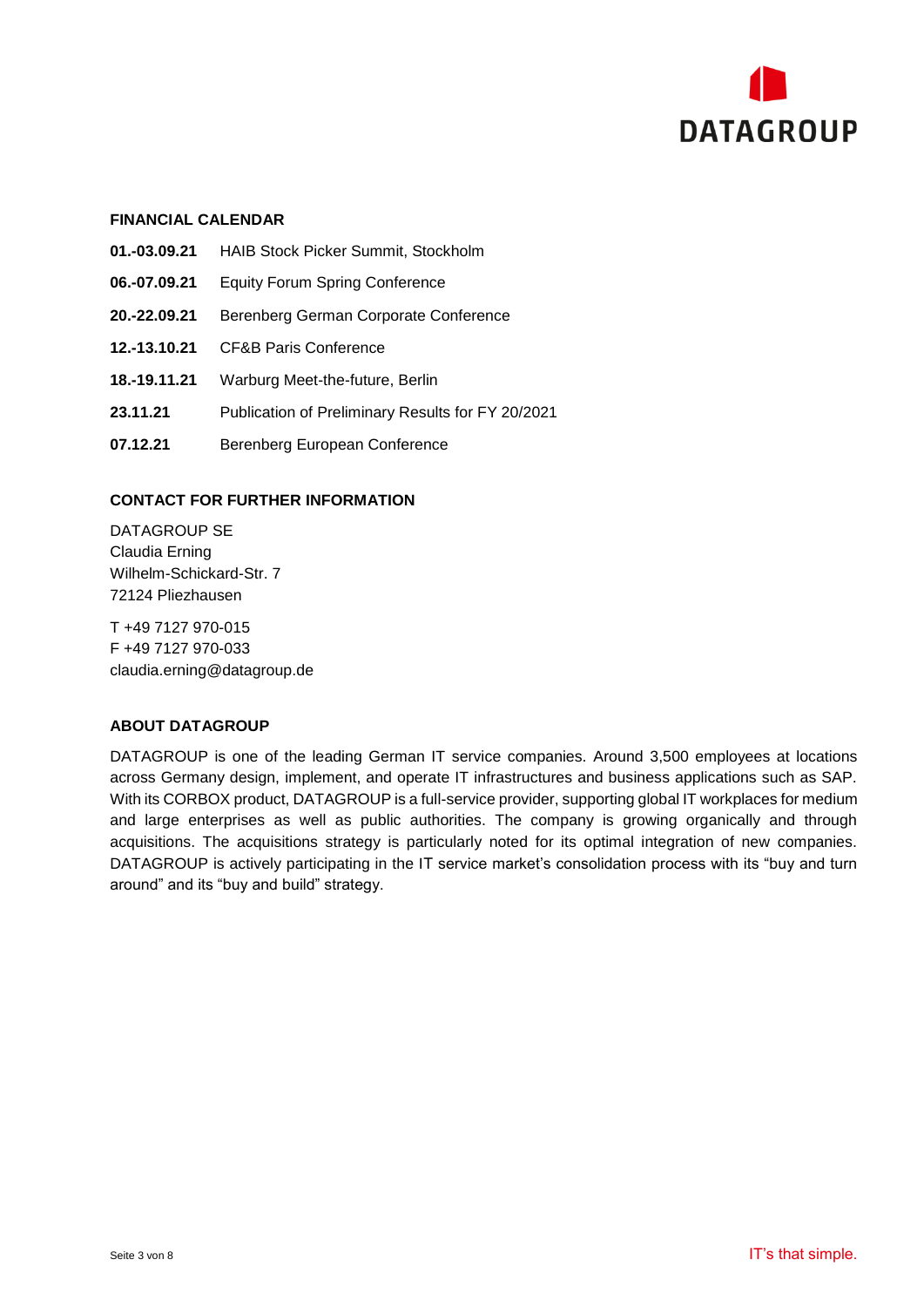

# Overview of Key Figures (unaudited)

| <b>Figures in TEUR</b>                                 |           | <b>Changes YoY</b> |          | $Q1 - Q3$<br>2020/2021 |          | $Q1 - Q3$<br>2019/2020 |
|--------------------------------------------------------|-----------|--------------------|----------|------------------------|----------|------------------------|
| <b>Revenues</b>                                        | 66,582    | 25.2%              | 330,825  | 100.0%                 | 264,243  | 100.0%                 |
| thereof services and maintenance                       | 49,309    | 22.0%              | 273,629  | 82.7%                  | 224,320  | 84.9%                  |
| thereof trade                                          | 16.911    | 42.6%              | 56,610   | 17.1%                  | 39.699   | 15.0%                  |
| therof other / consolidation                           | 362       | 161.6%             | 586      | 0.2%                   | 224      | 0.1%                   |
| Other own work capitalised                             | 579       | 80.0%              | 1,303    | 0.4%                   | 724      | 0.3%                   |
| Change in capitalized contractual costs                | $-6,485$  | $-119.3%$          | $-1,048$ | $-0.3%$                | 5,437    | 2.1%                   |
| <b>Total revenues</b>                                  | 60,676    | 22.4%              | 331,080  | 100.1%                 | 270,404  | 102.3%                 |
| Material expenses / Expenses for purchased<br>services | 27,117    | 30.3%              | 116,673  | 35.3%                  | 89,556   | 33.9%                  |
| <b>Gross profit</b>                                    | 33,559    | 18.6%              | 214,407  | 64.8%                  | 180,848  | 68.4%                  |
| Personnel expenses                                     | 14,791    | 10.6%              | 154,322  | 46.6%                  | 139,531  | 52.8%                  |
| Other income etc.                                      | $-11,293$ | $-66.5%$           | 5,677    | 1.7%                   | 16,970   | 6.4%                   |
| Other expenses etc.                                    | $-13,986$ | $-42.7%$           | 18,779   | 5.7%                   | 32,765   | 12.4%                  |
| <b>EBITDA</b>                                          | 21,461    | 84.1%              | 46,983   | 14.2%                  | 25,522   | 9.7%                   |
| Depreciation from PPA                                  | 735       | 23.7%              | 3,831    | 1.2%                   | 3,096    | 1.2%                   |
| Other depreciation                                     | 2,705     | 14.4%              | 21,490   | 6.5%                   | 18,785   | 7.1%                   |
| <b>EBIT</b>                                            | 18,021    | 494.9%             | 21,662   | 6.5%                   | 3,641    | 1.4%                   |
| <b>Financial result</b>                                | 431       | $-22.2%$           | $-1,509$ | $-0.5%$                | $-1,940$ | $-0.7%$                |
| <b>EBT</b>                                             | 18,452    | 1.084.8%           | 20,153   | 6.1%                   | 1,701    | 0.6%                   |
| Taxes on income and profit                             | 4,353     | $-1.511.5%$        | 4,065    | 1.2%                   | $-288$   | $-0.1%$                |
| Net income                                             | 14,099    | 708.8%             | 16,088   | 4.9%                   | 1,989    | 0.8%                   |
| Shares (in 1.000 pieces)                               |           |                    | 8,331    |                        | 8,331    |                        |
| Plus treasury shares<br>(in 1.000 pieces)              |           |                    | 18       |                        | 18       |                        |
| <b>EPS</b>                                             | 1.69      |                    | 1.93     |                        | 0.24     |                        |
| Tax rate (in %)                                        |           |                    | 20.2     |                        | $-16.9$  |                        |

| <b>Figures in TEUR</b>              | <b>Changes YoY</b> | 30.06.2021 | 30.09.2020 |
|-------------------------------------|--------------------|------------|------------|
| Balance sheet total                 |                    | 431,769    | 385,352    |
| Equity <sup>1</sup>                 |                    | 85,549     | 66,319     |
| Equity ratio (in $%$ ) <sup>1</sup> |                    | 19.8       | 17.2       |
| Net debt <sup>1</sup>               |                    | 86,884     | 63,044     |

 $\overline{a}$ <sup>1</sup> Under consideration of subordinated loans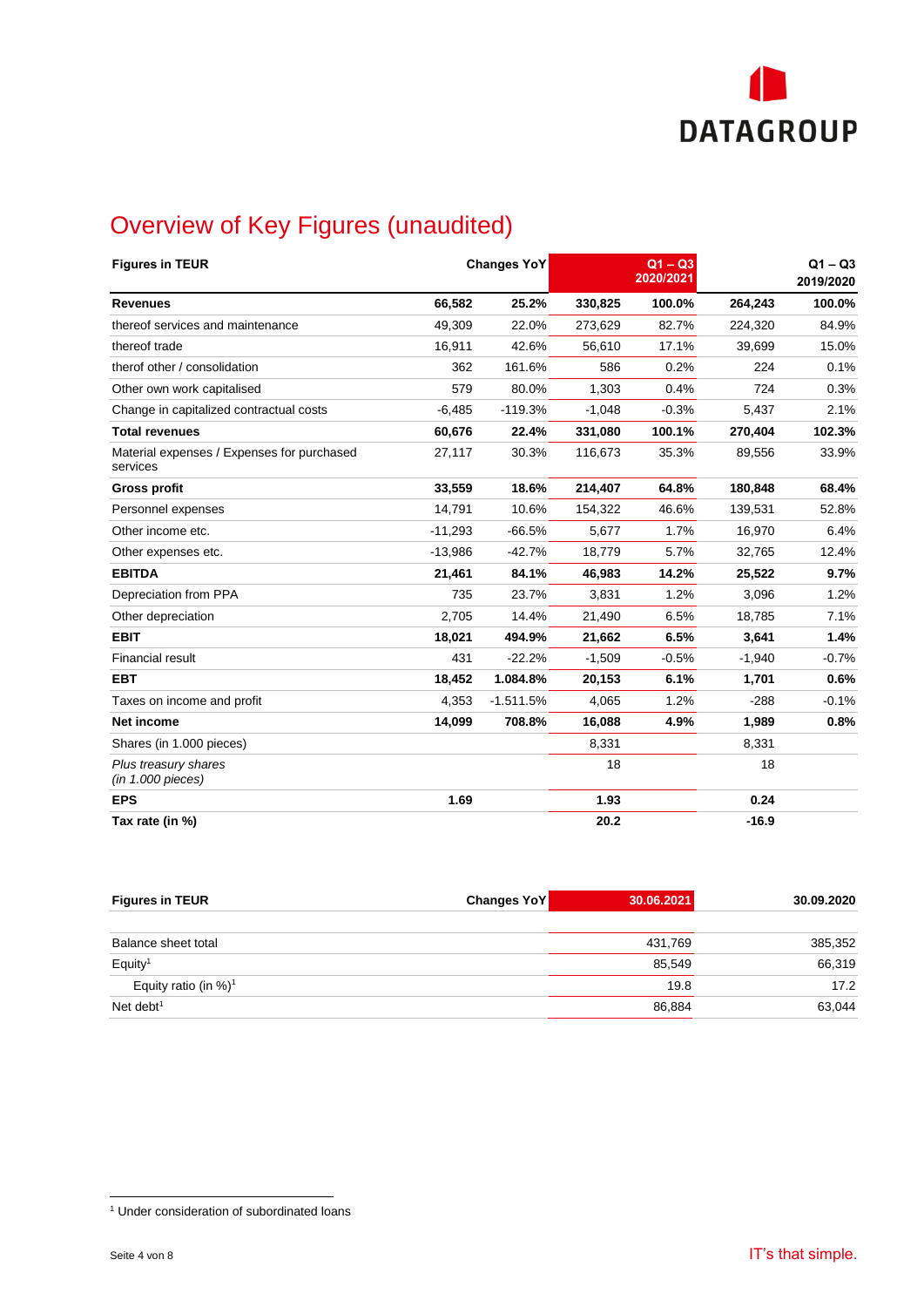

# Consolidated Balance Sheet (unaudited)

| <b>Figures in EUR</b>                                    | 30.06.2021     | 30.09.2020       |
|----------------------------------------------------------|----------------|------------------|
| <b>ASSETS</b>                                            |                |                  |
| Long-term assets                                         |                |                  |
| Other intangible assets                                  | 37,098,185.89  | 26,330,764.75    |
| Property, plant and equipment                            | 67,000,529.41  | 75,933,347.01    |
| Long-term financial assets                               | 2,624,554.84   | 2,342,847.92     |
| Capitalized contractual costs                            | 16,735,468.61  | 17,774,913.65    |
| Finance leasing receivables                              | 23,207,334.49  | 20,254,057.62    |
| Claims from reinsurance coverage for pension obligations | 4,911,696.70   | 4,911,696.70     |
| Other long-term assets                                   | 2,549,352.52   | 2,516,543.17     |
| Deferred taxes                                           | 15,362,360.48  | 11,617,131.63    |
|                                                          | 278,075,370.83 | 224, 182, 174.58 |
| <b>Short-term assets</b>                                 |                |                  |
| Inventories                                              | 4,900,702.18   | 6,952,204.55     |
| Contract assets <sup>2</sup>                             | 7,019,414.67   | 8,235,243.13     |
| Trade receivables                                        | 50,936,810.58  | 41,255,080.46    |
| Finance leasing receivables                              | 10,026,607.50  | 8,004,360.51     |
| Short-term financial assets                              | 1,686,895.04   | 430,124.51       |
| Other short-term assets                                  | 29,153,235.26  | 32,355,568.51    |
| Cash and cash equivalents                                | 49,970,319.61  | 63,937,088.85    |
|                                                          | 153,693,984.84 | 161,169,670.52   |
|                                                          | 431,769,355.67 | 385,351,845.10   |

 $\overline{a}$ 

<sup>&</sup>lt;sup>2</sup> Previous year: Construction contracts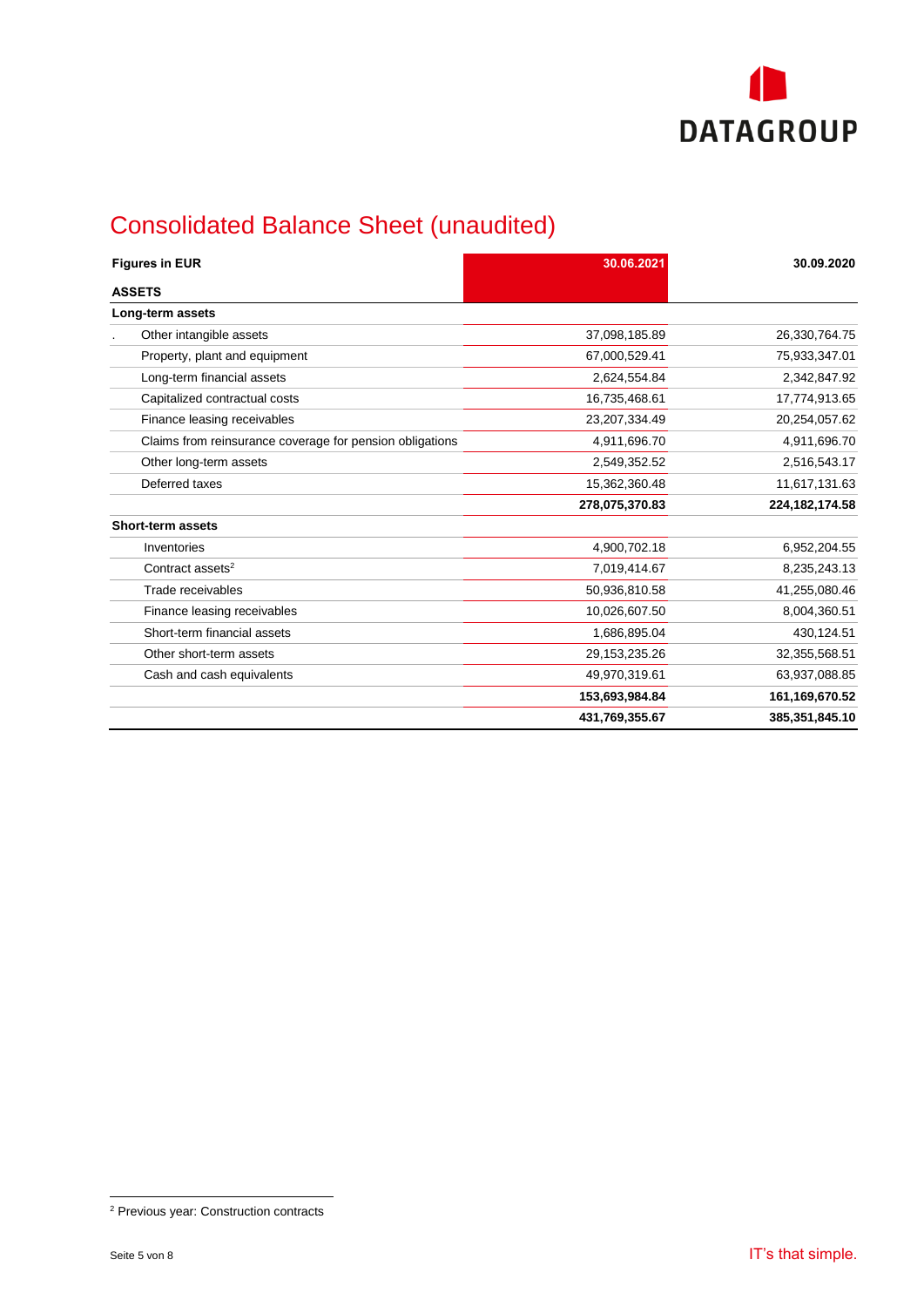

| <b>Figures in EUR</b>                           | 30.06.2021      | 30.09.2020      |
|-------------------------------------------------|-----------------|-----------------|
| <b>LIABILITIES</b>                              |                 |                 |
| <b>Equity</b>                                   |                 |                 |
| Subscribed capital                              | 8,349,000.00    | 8,349,000.00    |
| Capital reserve                                 | 32, 37, 372. 27 | 32, 37, 372. 27 |
| Repayment of capital                            | $-98.507.73$    | $-98,507.73$    |
| Retained earnings                               | 50,673,488.08   | 34,585,571.44   |
| Accumulated other comprehensive income          | $-5,706,971.80$ | $-9,018,219.97$ |
| Balancing item for foreign currency translation | $-5,312.88$     | $-3,620.93$     |
|                                                 | 85,549,067.94   | 66,151,595.08   |
| Long-term liabilities                           |                 |                 |
| Long-term financial liabilities                 | 133,287,732.51  | 120,827,328.36  |
| Pension provisions                              | 68,891,856.95   | 72,789,978.98   |
| Other provisions                                | 7,844,019.34    | 9,483,619.66    |
| Other long-term liabilities                     | 145,548.90      | 482,670.65      |
| Deferred taxes                                  | 5,767,181.89    | 2,435,645.41    |
|                                                 | 215,936,339.59  | 206,019,243.06  |
| <b>Short-term liabilities</b>                   |                 |                 |
| Short-term financial liabilities                | 36,799,957.16   | 34,578,912.63   |
| Provisions                                      | 7,725,139.90    | 5,992,746.10    |
| Contract liabilities <sup>3</sup>               | 15,957,815.02   | 14,074,212.19   |
| Trade payables                                  | 15,776,083.18   | 12,491,040.94   |
| Income tax liabilities                          | 8,248,496.63    | 6,998,812.33    |
| Other liabilities                               | 45,776,456.25   | 39,045,282.77   |
|                                                 | 130,283,948.14  | 113,181,006.96  |
|                                                 | 431,769,355.67  | 385,351,845.10  |

 $3$  Previous year: Surplus of liabilities from construction contracts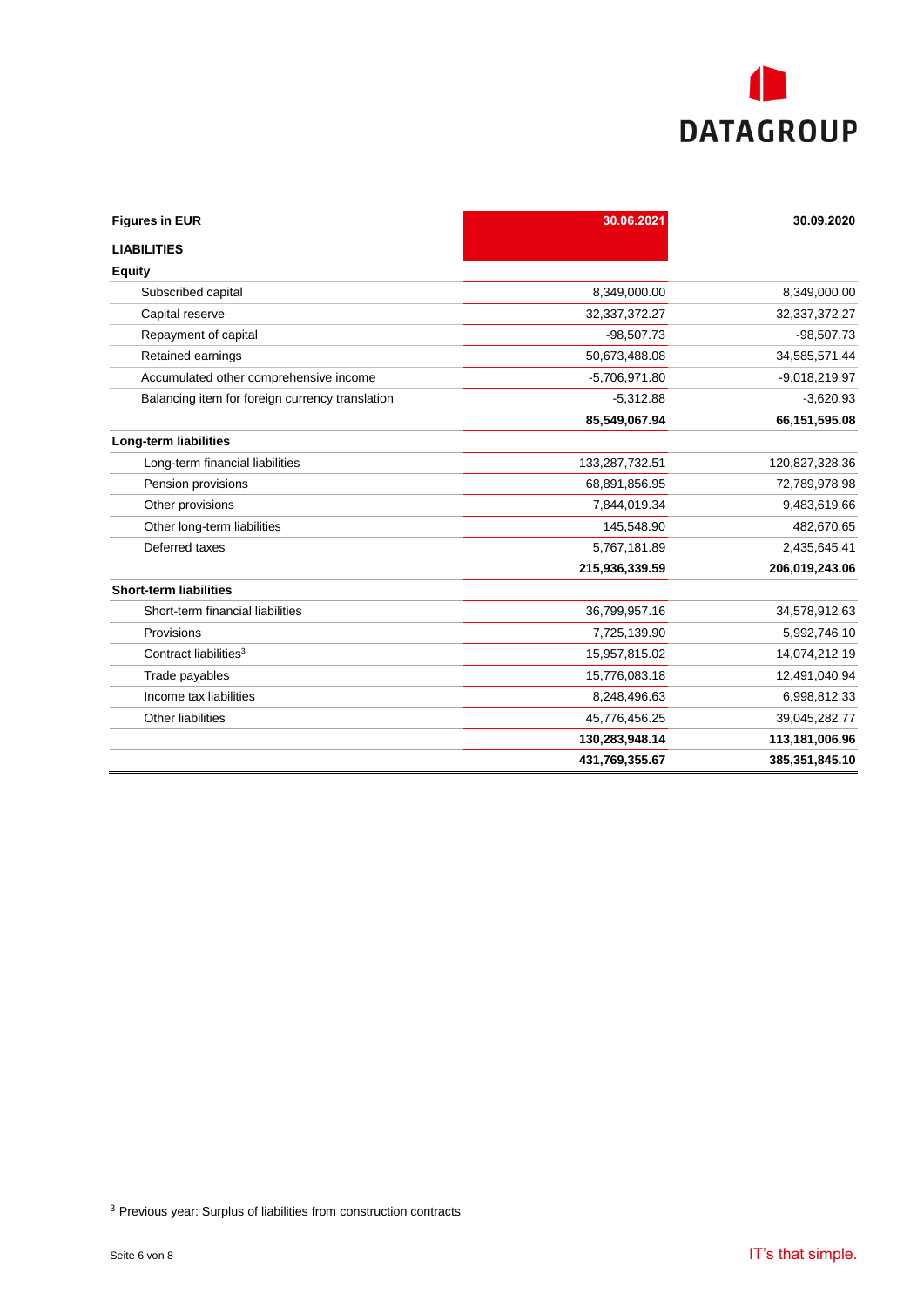

# Consolidated Income Statement (unaudited)

| <b>Figures in EUR</b>                                                        | $01.10.2020 -$<br>30.06.2021 | $01.10.2019 -$<br>30.06.2020 |  |
|------------------------------------------------------------------------------|------------------------------|------------------------------|--|
| <b>Revenues</b>                                                              | 330,824,953.60               | 264,243,248.89               |  |
| Other own work capitalised                                                   | 1,302,760.94                 | 724,477.67                   |  |
| Change in capitalized contractual costs                                      | $-1,047,803.39$              | 5,436,745.44                 |  |
| <b>Total revenues</b>                                                        | 331,079,911.15               | 270,404,471.99               |  |
| Other operating income                                                       | 5,676,978.59                 | 16,970,357.22                |  |
| Material expenses / Expenses for purchased services                          | 116,673,252.84               | 89,558,494.38                |  |
| Personnel expenses                                                           | 154,321,849.39               | 139,530,854.67               |  |
| Depreciation of property, plant and equipment and other<br>intangible assets | 25,321,074.97                | 21,880,550.67                |  |
| Other operating expenses                                                     | 18,778,728.53                | 32,765,074.33                |  |
| <b>Operating income</b>                                                      | 21,661,984.01                | 3,639,855.16                 |  |
| Financial income                                                             | 1,042,362.57                 | 421,603.19                   |  |
| Financial expenses                                                           | 2,551,311.06                 | 2,361,295.19                 |  |
| <b>Financial result</b>                                                      | $-1,508,948.48$              | -1,939,692.00                |  |
| Earnings before taxes                                                        | 20,153,035.52                | 1,700,163.15                 |  |
| Taxes on income and profit                                                   | 4,065,118.88                 | $-288,452.90$                |  |
| Net income                                                                   | 16,087,916.64                | 1,988,616.05                 |  |

# Consolidated Statement of Comprehensive Income (unaudited)

| <b>Figures in EUR</b>                              | $01.10.2020 -$<br>30.06.2021 | $01.10.2019 -$<br>30.06.2020 |
|----------------------------------------------------|------------------------------|------------------------------|
| Net income                                         | 16,087,916.64                | 1,988,616.05                 |
| Other earnings before taxes <sup>4</sup>           |                              |                              |
| Recalculations of defined benefit obligations      | 4,804,803.62                 | 184,773.55                   |
| Change in balancing items from currency conversion | $-1,691.95$                  | $-3.093.76$                  |
| Other earnings before taxes                        | 4,803,111.67                 | 181,679.79                   |
| Income tax effects on other income                 | 1,493,555.45                 | 86,436.81                    |
| <b>Comprehensive income</b>                        | 19,397,472.86                | 2,083,859.04                 |

 $\overline{a}$ 

<sup>&</sup>lt;sup>4</sup> These are exclusively items which are not reclassified to the consolidated income statement